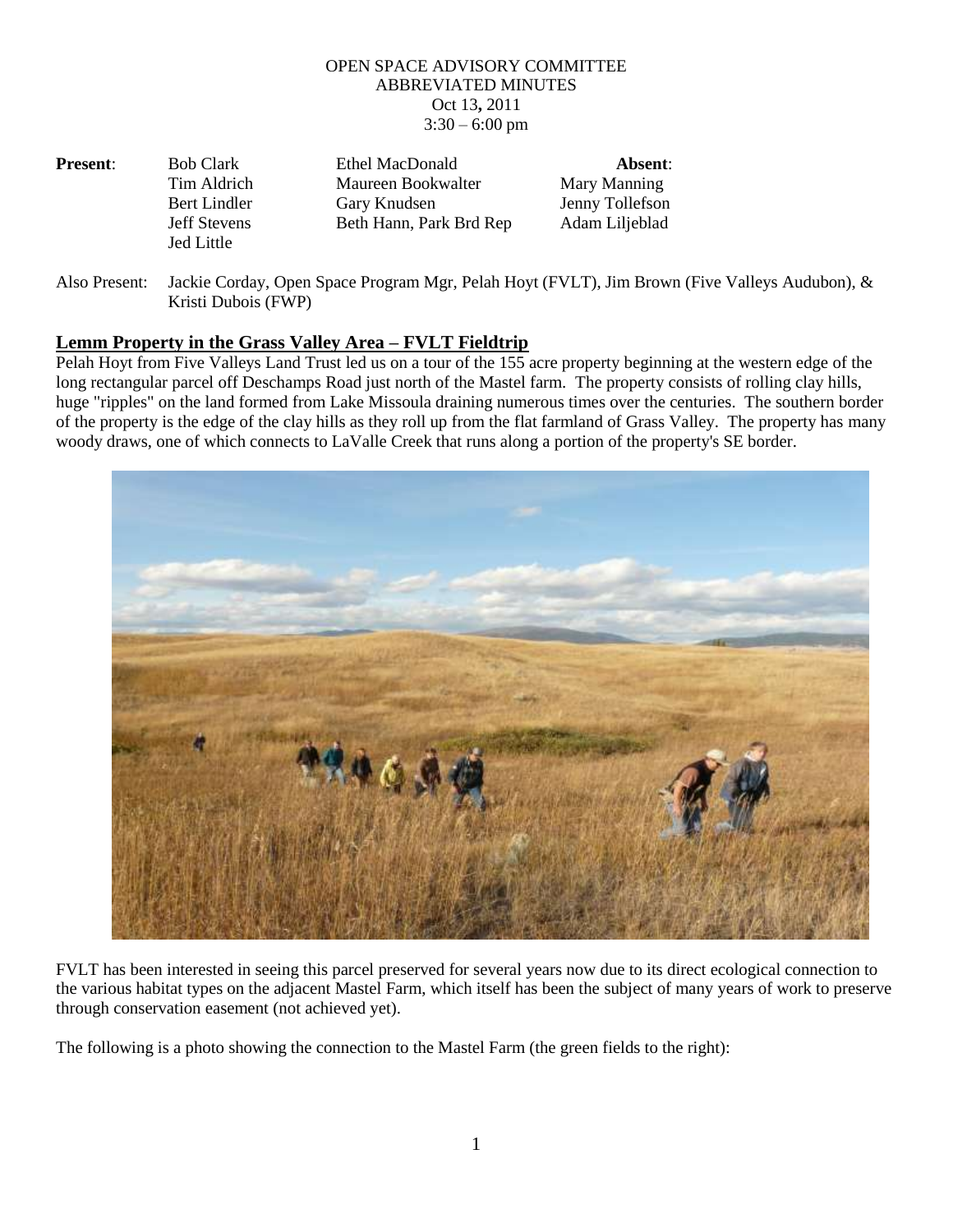

In 1999, the current owner received approval from the County to subdivide the property into approximately 30 five-acre lots. The development never occurred and now the plat has expired. The property has been listed for sale for several years for \$2,000,000. The broker has indicated to Pelah that the owner is interested in receiving a reasonable offer.

## **Jim Brown from the Five Valleys Audubon provided the following information during the fieldtrip**:

The Lemm property is a unique place in the Missoula Valley due to the vegetation and wildlife found here. The rolling clay hills formed from rock flour deposited in Glacial Lake Missoula support a native grassland dissected by brushy draws. From the property the scenic view of the Missoula Valley where Glacial Lake Missoula can be visualized is impressive. This area was long known to Salish people for its abundance of bitterroots and today is still considered to have ancient traditional importance. Bitterroot remains abundant in the grassland along with several species of native grasses and scattered gray and green rabbitbrush. The woody draws are primarily comprised of Douglas hawthorn, chokecherry, serviceberry and snowberry.

The combination of woody draws and native grassland provides important habitat for birds and other wildlife. The area is especially significant for raptors and several species of neotropic songbirds. Raptors occurring regularly include Redtailed Hawk, Swainson's Hawk, American Kestrel, Northern Harrier, Rough-legged Hawk, Long-eared Owl and Great Horned Owl. Voles dependent on grasslands are a major food source that attracts raptors to the area. The brushy draws provide roosting and nesting cover for some species.

A keystone species for the area is the Long-eared Owl, which breeds and winters on the property often in substantial numbers. Denver Holt with the Ninepipe Owl Research Institute has conducted research here on these owls for the past 25 or more years, which is the longest continuous study of Long-eared Owls anywhere in the world. His educational field trips conducted here have enlightened many people about the lives of owls. More Long-eared Owls are consistently found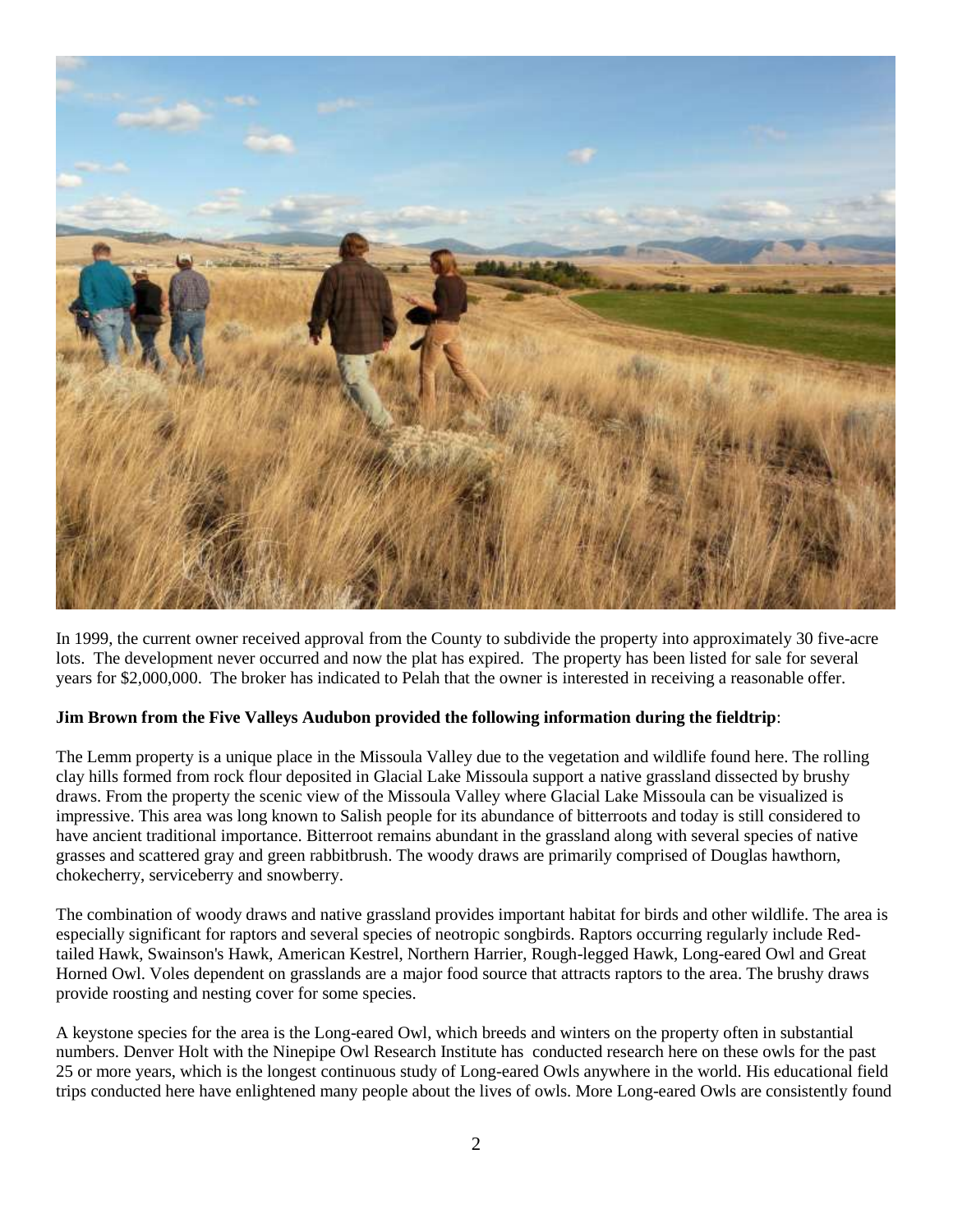on the Missoula Christmas Bird Count than on any of the approximately 2,000 counts conducted throughout the United States as part of the National Audubon Society (NAS) Christmas Bird Count Program.

Another raptor of considerable significance that has nested on the Lemm property and forages here regularly is the Swainson's Hawk, which is a NAS Watchlist species. This grassland dependent species maintains a small population in the greater Missoula Valley. This is notable because few Swainson's Hawks are known to nest west of the continental divide. The Short-eared Owl, another grassland species on the NAS Watchlist has nested on this property but does not occur regularly.

Songbirds known to nest on the Lemm property according to breeding bird surveys conducted by the Five Valleys Audubon Society over the past 8 years include Vesper Sparrow and Western Meadowlark in the grasslands. The woody draws support significant numbers of Lazuli Bunting, Clay-colored Sparrow, Yellow Warbler and Spotted Towhee. Other species occurring regularly include Dusky Flycatcher, Warbling Vireo and Bullock's Oriole. Mammals found here include cottontail rabbit, porcupine, red fox, badger, and white-tailed deer.

Because of the important wildlife values recreational use of the area would need to be managed in a way to avoid disturbance that would significantly diminish the wildlife values. Providing designated hiking areas and trails that avoid the draws would probably accomplish this. Restraining pet use on the area would be advisable. Perhaps the most difficult disturbance to avoid would be to foraging raptors.

## **Kristi DuBois of FWP also gave a presentation during the fieldtrip and provided this information**:

The Lemm property is primarily native grassland with several large woody draws running through it. The native grasslands are dominated by bluebunch wheatgrass, prairie junegrass, probably with some rough fescue, indicating that they have never been plowed. Native grasslands are extremely difficult to restore, once they've been plowed and planted to crops or exotic grasses.

Grasslands like those found on the Lemm property once covered much of the Missoula Valley. These, along with other grasslands in northwestern Montana are considered by some to be "islands" of Palouse prairie, which is primarily found in Washington and Idaho. Other authorities classify our grassland valleys as Northern Rocky Mountain Foothill grasslands, rather than Palouse prairie.

Native grassland habitats are considered highly endangered habitats. Only about 1% of Palouse prairie is left in Washington & Idaho. Grasslands of the Great Plains have mostly been plowed and converted to croplands. In eastern Montana, native grassland loss by county ranges from 50-95%. No statistics available for foothill grasslands of the Northern Rockies, but these have been heavily impacted and degraded by subdivisions, weeds, and other developments.

Grasslands on the Lemm property are in good condition with relatively few weeds, compared to rest of Missoula valley. Grassland patches like this one that are in good condition can serve as important reservoirs for native plant restoration.

The "woody draws" on the property are dominated by hawthorn and other native shrub species. Functionally they are a type of riparian habitat, even though they don't have running water. The combination of the native grasslands next to these woody draws makes the area especially valuable for wildlife. Studies in eastern Montana found that in many cases, woody draws supported the highest density of breeding songbirds, even higher than many cottonwood riparian habitats. They provide the nesting and roosting habitat for raptors that forage in grasslands.

Native grasslands in Missoula Valley support one of only two identified Swainson's hawk nesting populations in FWP Region 2 (the other is in the Deer Lodge area). Although common in eastern Montana, Swainson's hawks are quite rare in western Montana. The Lemm property is an important winter roost site and nesting area for long-eared owls. Both these species need woody draws for nesting and native grasslands or hayfields for foraging. Both species tend to eat a lot of voles (short-tailed mice that live in thick grassy cover).

The Lemm property is bordered by open grasslands on the airport property to the east, and other native grasslands to the west. The grassland area to the north of the property is being developed, and will eventually be lost. The Lemm property